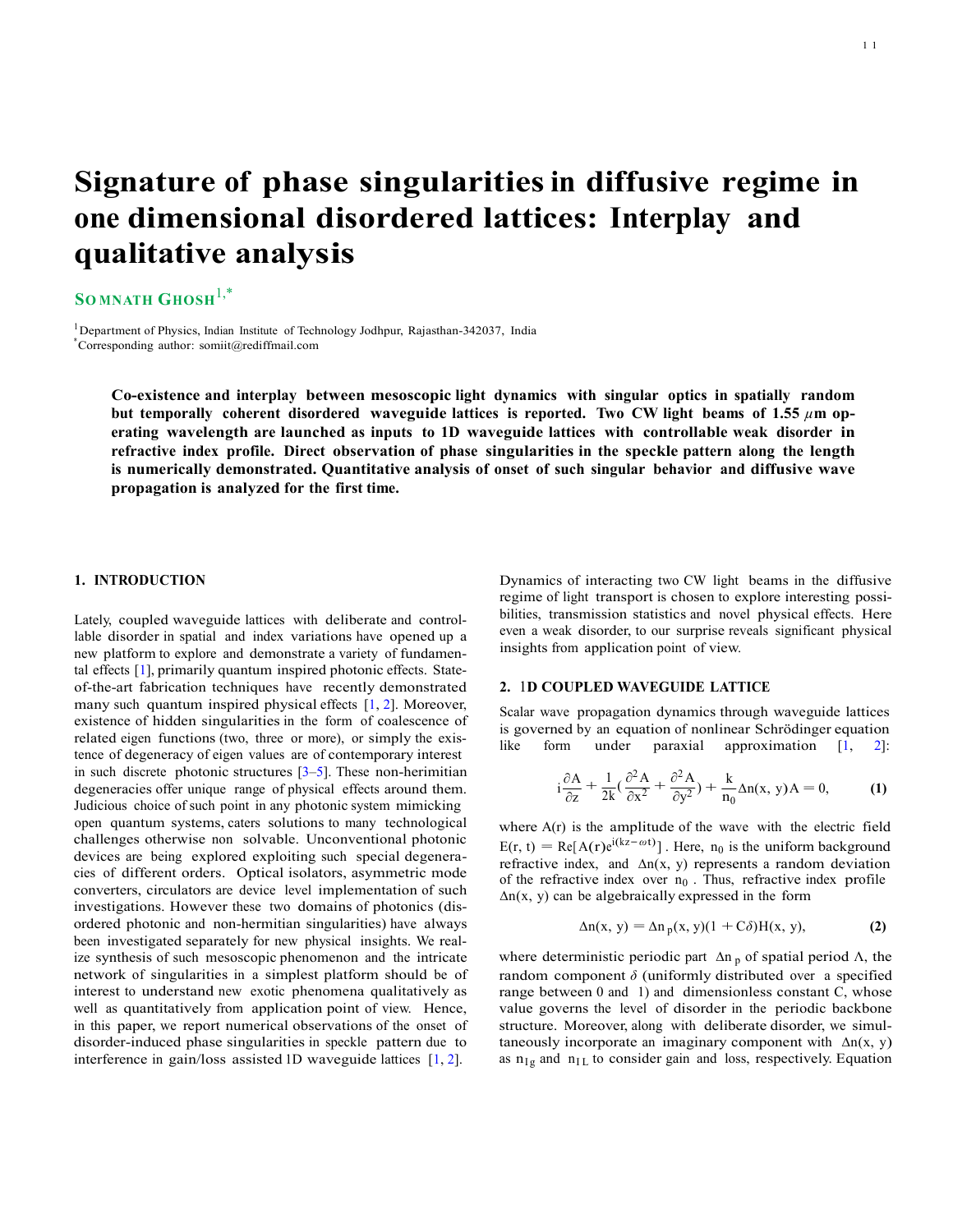(1) is numerically solved through the scalar beam propagation method by assuming negligible band-gap effect. We consider simultaneous launching of two Gaussian beams with plane wavefront (FWHM 10 $\mu$ m each) at the wavelength of 1.55 $\mu$ m at the unit cell located around 75<sup>th</sup> and 77<sup>th</sup> lattice position of the lattice consisting of 150 units, each of 10 $\mu$ m width. Thick layers of index 1.501 are se unit cell located around 75<sup>th</sup> and 77<sup>th</sup> lattice position of the lattice consisting of 150 units, each of 10*µ*m width. Thick layers of index 1.501 are separated by 5*µ*m in a media of index 1.500. The values of  $n_{Ig}$  and  $n_{IL}$  are chosen to be −0.0001i and 0.0001i, respectively in low and high index layers. The overall transverse symmetry of the imaginary index distribution is maintained, however the net gain and loss is unequal. To realize lattices of certain disorder, we set different values for the disorder parameter C. The complex distribution of the scalar field is analyzed along propagation and with different lattice ensembles. The statistical nature of the singular behavior of the lattices are studied via estimation of the effective widths ( $ω<sub>e f f</sub>$ ) of the propagating beam [1], observation of network of phase singularities [3, 4] and calculation of the complexity factor defined as (where  $\psi$  is complex field)

$$
q^2 = \langle Im(\psi)^2 \rangle / \langle Re(\psi)^2 \rangle
$$
 (3)

## **3. LIGHT DYNAMICS: MESOSCOPIC BEHAVIOR AND SINGULARITY**

To study the interplay between the presence of deliberately introduced gain/loss and wave diffusion, we have investigated the propagation of two input Gaussian beams in various disordered lattices with transverse disorder in refractive index ranging from 5% to 60%. Introduction of gain in the low index layers, results in complex coupling in the waveguide lattice. Leaky waveguides where as serve as open channels otherwise. In 1D disordered lattices with finite aspect ratio, the states are always transverse localized. However, the complex coupling chosen here has destroyed the transition to localization with increasing disorder.

#### **A. Correlated Speckle Formation in Diffusive Regime**

In this paper, we focus on speckle formation and onset of phase singularities other than conventional localization transition. Interaction of dual beams are so chosen that the discrete diffraction feature would be more interesting in context. Figure 1a shows the discrete speckle formation as the beams interfere in such open systems due to multiple scattering. Moreover, the intensity distributions at various lengths of the lattice in presence of 20% disorder has been depicted in Figure 1b. In the chosen lattice, as beam propagation is dynamically controlled by simultaneous disorder as well as imaginary part of the refractive index, we analyze the beam by estimating two different associated parameters. The ensemble averaged beam width (normalized with respect to initial width) has been plotted with increasing strength of transverse disorder. A clear transient diffusive regime can be found in Figure 2a. Moreover as the propagating field distribution is all complex at different length of propagation, we calculate the complexity factor over the entire range of C from 0% to 60%. Interestingly, from Figure 2b, its worth noting that the complexity saturates beyond a critical disorder level. Hence, light dynamics is certainly intriguing below the critical strength of disorder. We explore the range of lattices within this limit and investigate the interplay between wave localization and onset of phase singularity.



**Fig. 1(a)** Discrete diffraction through 10 mm long ordered lattice.(b) Intensity evolution of the field distributions hosting disorder (20%) induced phase singularities

#### **B. Network of Phase Singularities**

Purely lossy waveguide lattice (with simultaneous loss in low index layers) hosts the signature of diffusive dynamics, where as active waveguides/bulk is less interesting featuring no localized states. A careful study of the parametric dependence of the scalar beam interaction, demonstrates onset of disorder induced phase singularities with zero resultant intensity points. We analyze the complex fields along the lattice length for various configurations. However, the gain in low index layers with leaky waveguides carries signature of maximum speckle in ordered lattices when dual beam is launched. The phase plots of the beam interactions, opens up more information in the context. The phase gradient of associated field is plotted in 10% and 20% disordered lattices respectively. Figure 3 clearly demonstrates the formation of a 2D phase singularity network PSN in the lattices. From the direct comparison, the anisotropic nature of PSN distribution is evident, and the anisotropy in the PSN depends on the choice of C. As the C value is increased, the formation of phase singularities become more directional around the axis. This is first ever observation of such controlled directional movement of phase singularities in lattice geometry.

#### **4. INTERPLAY AND DISTRIBUTION**

Implementing transverse disorder in the form of refractive index fluctuation results in localized regime of wave propagation with increasing disorderness. Likewise, quasi-dual mode waveguides with balanced/unbalanced gain/loss encounters exceptional singularities. Synthesis of lattices with transverse disorder and simultaneous presence of gain/loss would open up a new dimension in light-state manipulation. Hence, unlike lattices with sole disorder or PT symmetric (e.g. spatially gain/loss balanced structure) lattices, our proposed platform is more interesting.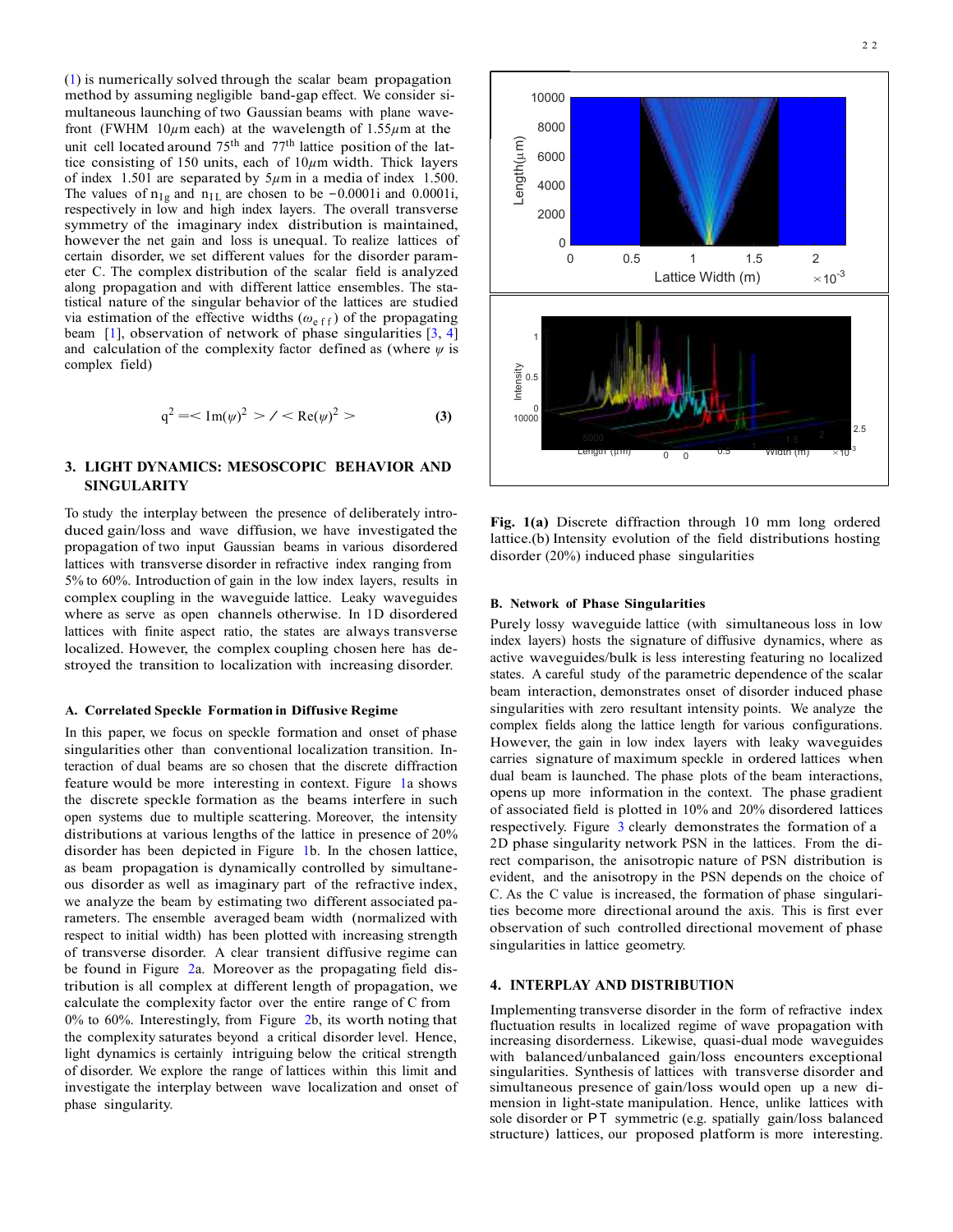

**Fig. 2.** (Color online) Variation of ensemble averaged effective beam-widths. Variation of complexity factor along the lattice length with disorder strength (C)

We deliberately exclude highly disordered lattice geometries to explore the PSN. The intriguing signature of such PSN with increasing disorder, phase front curvature and transverse wave vector of beams, have been thoroughly investigated at different operating conditions.

#### **A. Strength of Disorder and Transverse Wave Vector**

Transverse wave vector  $(k_+)$  of the propagating beam plays the key role to dictate the speckle formation, light confinement and beam profiling in the waveguide lattices. It is inversely proportional to the effective beam width along propagation. The statistical nature of the disordered lattices with 20%, 30% and 40% disorder strengths are analyzed in terms of complexity factor and shown in Figure 4a. The narrowest beam width of (FWHM  $5\mu$ m) and a wider beam of (FWHM  $15\mu$ m) have been considered. The variation of q parameter attains saturation with narrower beam sizes. The q parameter fluctuates rapidly for lower values of  $(k_{\perp})$ . Hence the interplay is intriguing for wider beam sizes.

#### **B. Role of Phase Front**

Transverse phase front has significant influence in the onset of phase singularities, and local phase derivaties at different lattice lengths.

$$
A(x) = A_0 e^{-(1-iB)(x-x_0/\omega_0)^2}, \qquad (4)
$$

where  $A(x)$  is the amplitude of the wave associated with the Gaussian beam, B is the parameter related to phase front curvature. The 2D PSNs have discontinuities in the spatial phase gradients. Here various non zero curvature of the input beams are introduced and phase gradient of the output beam are analyzed. (B1, B2) are assigned as phase front curvature of the input beams respectively. In Figure 4b, three sets of phase front curtatures are chosen,  $(B1 = B2 = 0)$ ,  $(B1 = +1, B2 = -1)$ and  $(B1 = +1, B2 = +1)$ . The figure evidently represents an enhancement of singular behavior along transverse direction of



**Fig. 3.** (Color online) 2D PSN in 10% disordered (phase gradient) and (c) 20% disordered lattices (phase gradient) respectively

the lattice for non-zero curvatures. Hence dual beam configuration with curved phase front would result in denser PSN in such lattices.

### **5. CONCLUSION**

Interaction between propagating light beams through waveguide lattices of different configurations and its parametric behavior has been reported. Dual mode launching condition in complex coupling environment with leaky waveguide, hosted 2D PSN in 1D photonic lattices. Sample results confirm absence of strong localization effect and saturation of complexity in the network with increasing disorder strength. Directionality along the lattice axis has been demonstrated with increasing strength of transverse disorder. Leaky waveguides with active bulk has proven to be favorable to support such singular behavior. The transverse wave-vector and finite phase front curvature control the overa ll light dynamics in such singular network. Our findings should be useful in non-invasive imaging, understanding of rouge wave and distinct topological phenomena.

#### **FUNDING INFORMATION**

Department of Science and Technology India under INSPIRE Faculty Fellow scheme (IFA-12; PH-23).

# **REFERENCES**

- 1. S. Ghosh, N. D. Psaila, R. R. Thomson, B. P. Pal, R. K. Varshney, and A. K. Kar,"Ultrafast laser inscribed waveguide lattice in glass for direct observation of transverse localization of light" App. Phys. Lett. **100**, 101102 (2012).
- 2. M. Golshani, S. Weimann, Kh. Jafari, M. K. Nezhad, A. Langari, A. R. Bahrampour, T. Eichelkraut, S. M. Mahdavi, and A. Szameit, "Impact of loss on the wave dynamics in photonic waveguide lattices" Phy. Rev. Lett. **113**, 123903 (2014).
- 3. S. Zhang, and A. Z. Genack,"Statistics of phase singularities in electromagnetic waves transmitted through random media" OSA/META **TuB25**,(2007).